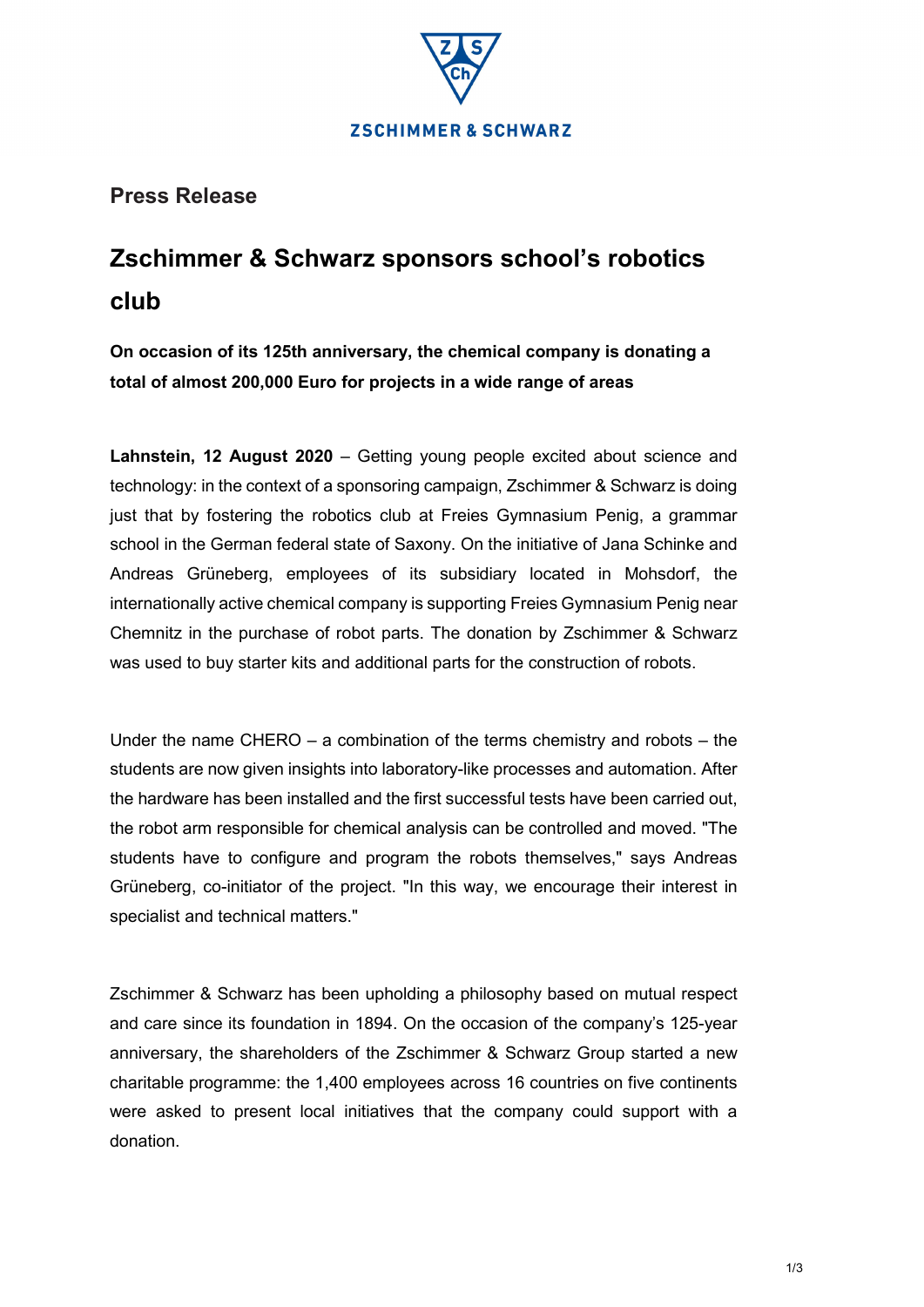

## **Press Release**

"For more than 125 years, our company has represented a philosophy that always puts people first", explains Monika Börner, shareholder of the Zschimmer & Schwarz Group. "Therefore, we try to give something valuable back to society and involve ourselves in projects that deliver direct and sustainable effects at our business locations."

The expansion of the robotics club at Freies Gymnasium Penig is currently one of 14 charitable projects across Europe supported by Zschimmer & Schwarz with a total sum of around 200,000 Euro.



The work on the robots can begin, from left: Finn Hölzel, Vincent Lewenings and Felix Müller